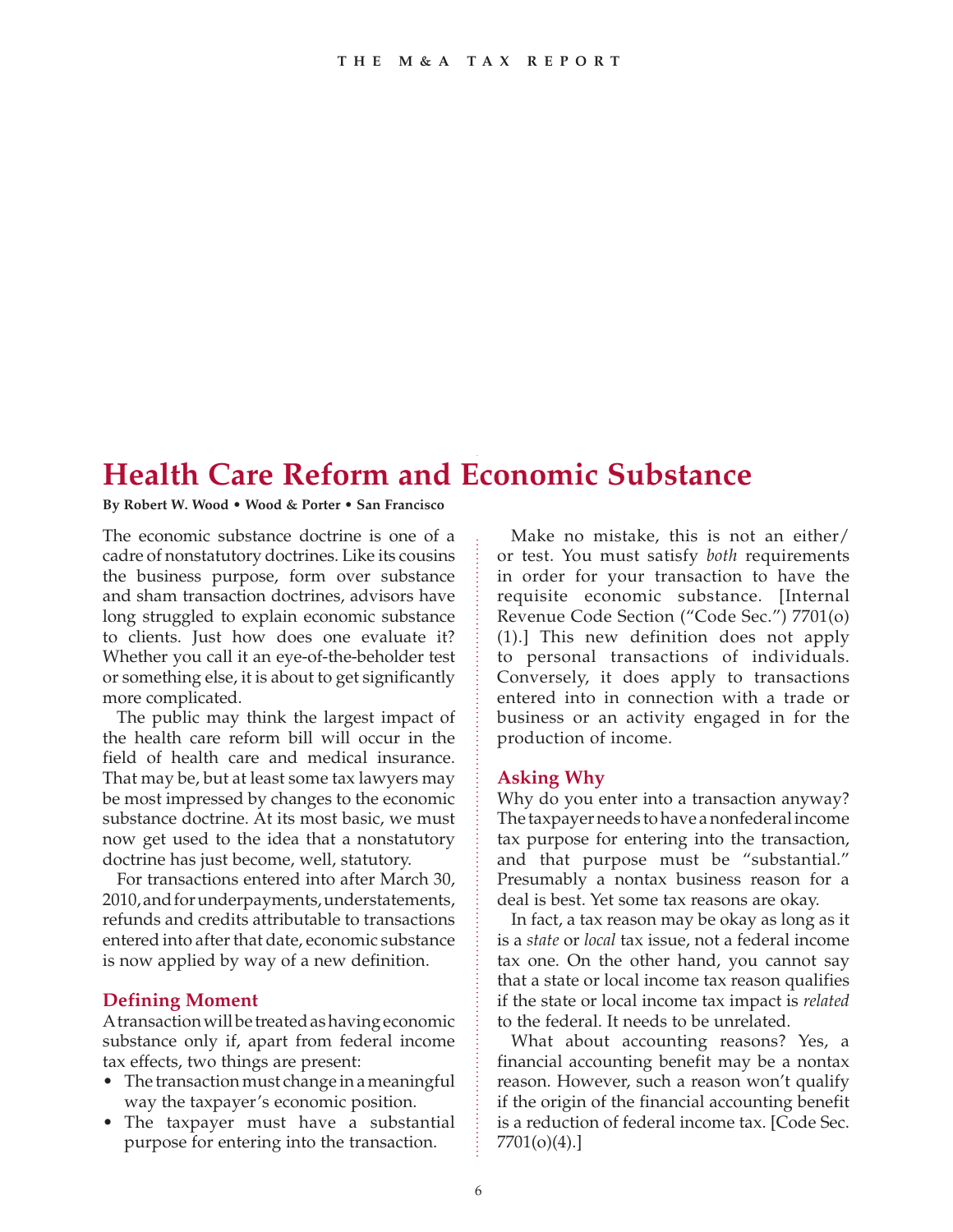### **Profiting Nominally?**

Making a profit is certainly a good purpose and one that may be substantial on a given set of facts. Unfortunately, however, it appears that this one is going to have to be worked out in the future. Taxpayers should not rely on a for-profit business purpose if it looks to a casual observer as if that profit would be purely nominal.

A nominal profit is surely one that does not result in a meaningful change in the taxpayer's economic position. Not all business or investment plans go as expected, of course. You may find yourself arguing that even though in hindsight you didn't make a profit, it was reasonable to think that you would (or at least that you *might*).

If a taxpayer relies on a potential profit, the present value of the reasonably expected pretax profit must be substantial in relation to the present value of the expected net tax benefits that would be allowed if the transaction were respected. [Code Sec. 7701(o)(2)(A).] This quantifiable profit is now embodied in the Code, and will likely be (catchily) known as the pre-tax profit-to-tax-benefit-ratio test.

#### **Number-Crunching**

How does one compute this pre-tax profit? Carefully. Fees and other transaction expenses are to be taken into account as expenses in determining the pre-tax profit. The IRS is expected to issue regulations requiring foreign taxes to be treated as expenses in determining pre-tax profit in appropriate cases. [Code Sec. 7701(o)(2)(B).]

Determining whether the economic substance doctrine is relevant to a transaction is supposed to be accomplished as if the Code section had never been enacted. This statement in Code Sec.  $7701(0)(5)(C)$  is supposed to mean that the new section does not change present law. Of course, it is difficult to see how a sea change like the codification of this amorphous doctrine won't change something.

Still, the legislative history suggests that in Congress' quest to be more specific and to give better guidance about precisely what this non–statutory-*cum*-statutory doctrine requires, a facts-and-circumstances analysis is still needed. The committee report to the provision, for example, notes that leasing transactions will still require an analysis of all of the facts and circumstances. That seems to be true with *any* transaction.

And as if to remind us all that these nonstatutory (but now sort of statutory) doctrines trump other Code provisions, Congress points out that the mere fact that you meet a particular Code provision doesn't mean that you *in fact* qualify for something. Economic substance is a general overlay to the Code and must be so regarded. And that extends to the courts. The committee report makes it crystal clear that courts still have the ability to aggregate, disaggregate or otherwise recharacterize a transaction under the economic substance doctrine.

#### **Safe Harbor**

It may be a misnomer to suggest there is anything safe about this new economic substance provision. Yet it is clear that many transactions we see almost daily in the business world are not meant to be thrown under the bus. In essence, Congress seems to suggest that these are by definition economic transactions that are really business driven. These basic transactions are not meant to be attacked, and include such items as the following:

- The choice between capitalizing a business enterprise with debt or equity
- A U.S. person's choice between utilizing a foreign corporation or a domestic corporation to make a foreign investment
- Choosing to enter a transaction that constitutes a corporate organization or reorganization under Subchapter C
- A choice to utilize a related-party entity in a transaction if the standard of Code Sec. 482 and other applicable concepts are satisfied

#### **It's All About the Penalty**

So far, you may be thinking that the hype you've heard about economic substance was just that. After all, this doesn't sound too onerous. Moreover, you may even say that it doesn't sound all that different from the kind of economic substance analysis with which tax advisors have long needed to engage.

But there's a catch. And that relates to penalties, a topic that is often on the lips of tax advisors. What about the penalties?

For underpayments attributable to transactions entered into after March 30,